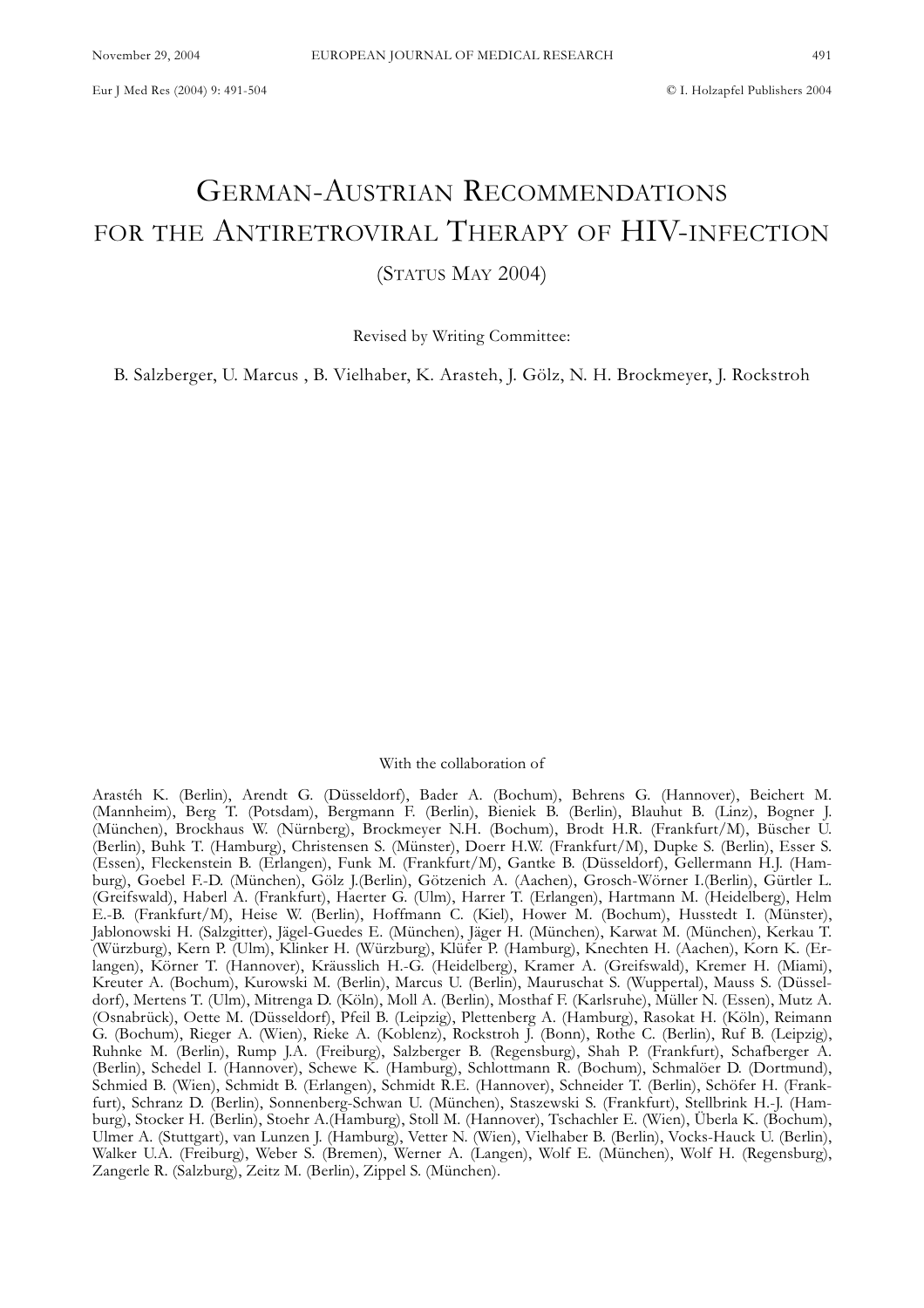# **INTRODUCTION**

The availability and application of effective antiretroviral combination therapies have now almost become routine. More than 20 antiretroviral substances in four classes have been approved. Although an almost incalculable number of combinations can be conceived, it must be stressed, that only a small number of the theoretically possible combinations are actually applicable.

As a result of the broad therapeutic armamentarium, HIV infection can be better treated. However, the decisions to start, monitor and change therapy have become even more difficult because the indication for treatment, the selection of the most suitable therapy for an individual, the information and counselling of the patient, and the monitoring of the success of treatment all demand a high level of knowledge and experience. This guideline evaluates the indication and selection of the initial antiretroviral therapy for HIV infection.

# **BASICS**

Inhibition of viral replication by an antiretroviral therapy prevents disease progression, leads to a regression of HIV-associated symptoms, and enables a clinically relevant immune reconstitution [1-4]. The prognosis for HIV-infected patients has improved dramatically as a result [5]. The improved efficacy of currently available antiretroviral combination therapies and the side effects of such therapies have renewed discussion about the ideal time-point to initiate therapy for HIV infection. The duration of an already initiated therapy has now been markedly prolonged because of the satisfactory efficacy, while the possibility of eradicating the virus nevertheless appears increasingly unlikely. The "ideal" time-point for the initiation of therapy has not been defined up until now in any randomised trial, and this is unlikely to change in the near future.

There are good arguments to initiate therapy as early as possible as there are for deferring therapy to as late as possible, without any clear evidence in favour of one of these approaches.

Arguments for an early initiation of therapy include:

- HIV is an infectious disease, and anti-infective therapy is usually started as early as possible;
- With long-lasting replication of HIV, a point of no return might be passed for the immune system, after which a restoration of the immune system is no longer possible;
- A long-lasting replication leads to virus mutation due to the selection pressure of the immune system so that a large number of quasi species and transient mutations arise that may be more difficult to control by antiretroviral therapy and the immune response.
- Reduction of the risk of transmission;
- The risk of certain serious clinical complications of the HIV infection (e.g. HIV-associated lymphoma, cervical or anal carcinoma) might be reduced with an early initiation of therapy.

Arguments for a late initiation of therapy are:

- Errors in the intake of antiretrovirals are probable with the current complex antiretroviral combinations and might lead to an ineffectiveness of later therapy;
- Daily intake of medications entails a clear physical and psychological burden, particularly on asymptomatic patients, who may experience a reduction in quality of life as a consequence;
- A clinical improvement and immune reconstitution can still be observed if therapy is initiated in an advanced stage of HIV infection;
- Unlike other infectious diseases, an eradication of the pathogen is currently not possible, and it is not possible to induce a durable (permanent) control of virus replication that persists after stopping therapy

Broad consensus exists on the objective of preventing the progression of an asymptomatic HIV-infection for as long as possible as well as regarding the initiation of therapy before irreversible damage to the immune system occurs. The recommendations provided here are based on the evaluation of randomised controlled trial using clinical end points (I), randomised controlled trials with laboratory markers as end points (II), and the evaluation of other clinical pathophysiological and pharmacological data by expert committees (III, see Table 1). With the remaining uncertainties, especially regarding the optimal time-point to initiate therapy, even a broad consensus may still be associated with a certain degree of error.

Randomised trials with clinical end points are the preferred basis for therapeutic recommendations in medicine. Because of the high correlation between the most important surrogate markers (the development of HIV-RNA in plasma, the development of CD4 lymphocytes) and the clinical end points in drug registration trials for the first protease inhibitors at the start of 1996, registration trials for HIV infection are usually no longer carried out as clinical end point trials, but instead as surrogate marker trials.

Conditions for registration/approval have been defined explicitly by the FDA and the EMEA, and as a result of these, clinical end point trials are now only carried out in exceptional circumstances.

For new substances to be accepted as part of an initial therapy, data should be available from approval studies over a period of at least 2 years since they were started.

As such, evidence class I trials are usually older trials, with already outdated therapeutic schemes, and evidence class I trials do not carry as much weight in influencing current recommendations as do evidence class II trials. For many indications relating to the therapy of HIV-infection the most realisable is a grading as AII. Many open questions will not be answered by randomised trials in the near future: long-term studies are hard to realise in a field that is undergoing such rapid changes in the mode of therapy, and this applies particularly to placebo-controlled trials with clinical end points.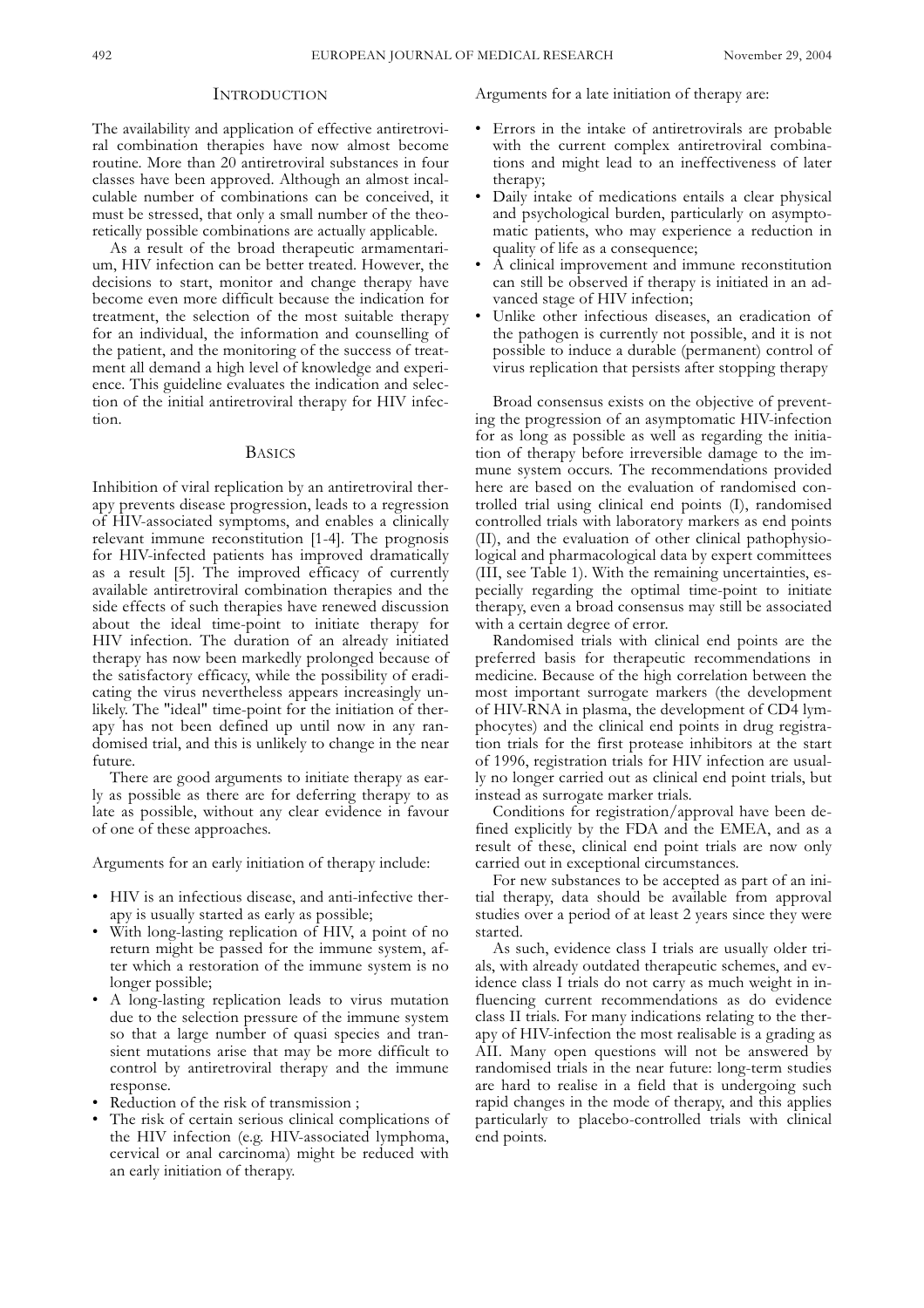*Table 1.* Classification of therapeutic recommendations.

| Classification of therapeutic<br>recommendations |                               | Ι                                                                               | $_{\rm II}$                                | Ш                           |  |
|--------------------------------------------------|-------------------------------|---------------------------------------------------------------------------------|--------------------------------------------|-----------------------------|--|
|                                                  |                               | On the basis of at least one<br>randomised trials with<br>clinical end points * | On the basis of surrogate<br>marker-trials | According to expert opinion |  |
| A                                                | Unambiguous<br>recommendation | ΑI                                                                              | АII                                        | A III                       |  |
|                                                  | B Generally advisable         | B I                                                                             | B II                                       | <b>B</b> III                |  |
|                                                  | C Justifiable                 | C I                                                                             | C II                                       | C III                       |  |
| D.                                               | Generally inadvisable         | DI                                                                              | D <sub>H</sub>                             | $D$ III                     |  |
| Ε                                                | Unambiguously<br>inadvisable  | ΕI                                                                              | ЕII                                        | E III                       |  |

\*Clinical end point trials are no longer carried out due to the changed conditions for new substance approval demanded by the FDA and EMEA

## GENERAL THERAPEUTIC PRINCIPLES

A decrease in morbidity and mortality can already be achieved by reducing virus burden by approx. 1 - 2 log10. From our current viewpoint, such an unacceptably small reduction in virus burden under therapy leads rapidly to a selection of resistant virus mutants or virological therapeutic failure so that the risk of clinical progression increases. A (almost) complete suppression of viral replication extends the therapeutic effect and in this way ensures a long-lasting risk reduction. This demands a high antiviral activity of the drug combination employed [6, 7].

The goal of an initial antiretroviral therapy is to reduce the virus burden to below the current detection limit of 20-50 HIV-RNA copies/ml. Depending on individual circumstances (e.g. long-standing previous treatment with a suboptimal therapeutic regime, the existence of multiple resistance) it may become necessary to increase the number of drugs in a combination or to agree upon less strict but still realisable therapeutic goals while taking into account the patient's history.

When deciding on treatment initiation, disadvantages and advantages have to be weighed in a dialogue between the HIV specialist and his/her well-informed patient. This applies particularly to patients with high CD4+ cell numbers (Table 3). Several studies have shown that taking medication regularly as prescribed is an essential precondition for the success of an antiretroviral therapy [9, 10]. This high degree of compliance must be achieved through co-operation between the physician and his/her patient.

# INDICATIONS FOR THERAPY

# SYMPTOMATIC PATIENTS

In patients with symptoms due to HIV-infection antiretroviral therapy markedly slows down the progression of HIV infection (progression to clinical manifestations C and B of the CDC clinical classification), independently of immune status and virus burden. In addition, HIV-associated symptoms and manifestations can be positively influenced by antiretroviral therapy. As such, therapy is indicated, and all patients belonging to these groups should be urgently recommended to initiate therapy (see initial therapeutic schemes) (AI).

# ASYMPTOMATIC PATIENTS

No study has yet been able to answer the question concerning the optimal time-point for starting treatment in asymptomatic patients. It was determined from a range of cohort studies that an increased morbidity and mortality has to be expected if CD4 cell number fall below 200 cell/ $\mu$ l (15% CD4). A decrease of CD4 cell number below this limit should therefore be avoided urgently [11]. Asymptomatic patients with less than 200 CD4+/ $\mu$ l have a clear risk of immunological and clinical progression independent of the extent of viral replication that can be decreased by antiretroviral therapy [12, 13]. Therapy for these patients is therefore rational and clearly indicated (AI).

The thresholds for the number of CD4+ lymphocytes and HIV viral load at which a therapy should be started can only be formulated roughly from our current state of knowledge. For CD4+ lymphocytes the threshold for initiation of therapy lies within the range between 200 and 350 CD4+/ $\mu$ l or in percentages of CD4+ lymphocytes between 15-20% of the total lymphocytes. The viral load should also be considered as an additional parameter for determining the urgency of treatment within this CD4+ cell corridor. The higher the viral load, the higher the risk of immunological and clinical progression, and the more unambiguous is the indication for therapy. This applies particularly where there are clear trends in increasing HIV-RNA levels and decreasing CD4 lymphocytes over time [5,11]. The kinetics of the first three measurements of viral load and helper cells can also be helpful for the decision between initiation of therapy and a wait and see approach respectively. A stable course rather justifies a wait and see approach than a case with three deteriorating values.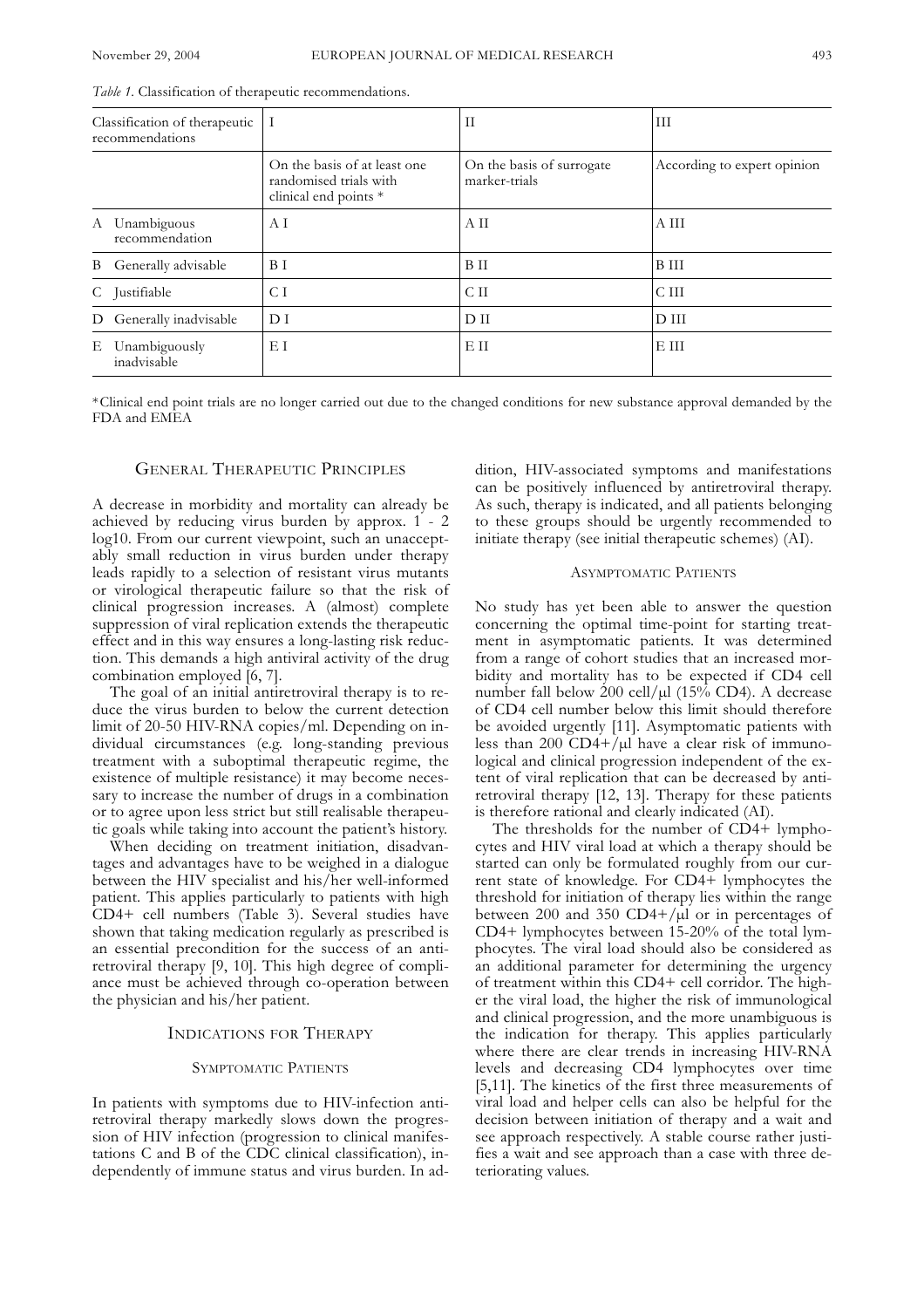|  |  |  |  |  |  | Table 2. Antiretroviral substance classes, substances and dosing. |  |  |
|--|--|--|--|--|--|-------------------------------------------------------------------|--|--|
|--|--|--|--|--|--|-------------------------------------------------------------------|--|--|

| Substance as well<br>as substance group                               | Trade name              | Most important adverse<br>effects                                                                                      | Dietary<br>regulations                                                  | Dosage form                                                  | $Dose*$                                                                                                                                                    |
|-----------------------------------------------------------------------|-------------------------|------------------------------------------------------------------------------------------------------------------------|-------------------------------------------------------------------------|--------------------------------------------------------------|------------------------------------------------------------------------------------------------------------------------------------------------------------|
| Reverse<br>transcriptase<br>inhibitors --<br>nucleoside<br>analogues  |                         | hepatic steatosis,<br>rarely lactate acidosis,<br>lipodystrophy syndromes                                              |                                                                         |                                                              |                                                                                                                                                            |
| Abacavir                                                              | Ziagen                  | Hypersensitivity syndrome                                                                                              |                                                                         | 300 mg tablets<br>Juice                                      | $2 \times 300$ mg                                                                                                                                          |
| Didanosine                                                            | Videx                   | Pancreatitis, neuropathy,<br>lipoatrophy                                                                               | To be taken<br>on an empty<br>stomach                                   | 400 mg capsules<br>250 mg capsules 125<br>mg capsules powder | $> 60 \text{ kg BW: } 1x400 \text{ mg}$<br>$< 60 \text{ kg BW: } 1x250 \text{ mg}$<br>or 2x 125 mg                                                         |
| Emtricitabine                                                         | Emtriva                 | Headache, anaemia                                                                                                      |                                                                         | 200 mg capsules<br>$10 \text{ mg/ml}$ juice                  | $1 \times 200$ mg                                                                                                                                          |
| Lamivudine                                                            | Epivir                  | Headache                                                                                                               |                                                                         | 300 mg tablets<br>150 mg tablets<br>Solution                 | $1 \times 300$ mg<br>or<br>$2 \times 150$ mg                                                                                                               |
| Stavudine                                                             | Zerit                   | Neuropathy, pancreatitis,<br>lipoatrophy                                                                               |                                                                         | 40 mg capsules<br>30 mg capsules                             | $BW > 60kg$ : 2 x 40 mg<br>BW <60kg: 2 x 30 mg                                                                                                             |
| Zalcitabine                                                           | Hivid                   | Neuropathy, oral ulcers                                                                                                |                                                                         | $0,75$ mg tablets                                            | $3 \times 0.75$ mg                                                                                                                                         |
| Zidovudine                                                            | Retrovir                | Neutropenia, anaemia,<br>myopathy, lipoatrophy<br>(minor)                                                              |                                                                         | 250 mg capsules<br>Juice                                     | 2x 250 mg                                                                                                                                                  |
| Combination<br>preparation:<br>Lamivudine+<br>Zidovudine              | Combivir                | Headache, neutropenia,<br>anaemia, myopathy                                                                            |                                                                         | Tablets $(150 \text{ mg}/300)$<br>mg)                        | $2x(150 \text{ mg}+300 \text{ mg})$                                                                                                                        |
| Combination<br>preparation:<br>Lamivudine+<br>Zidovudine+<br>Abacavir | Trizivir                | Headache,<br>neutropenia, anaemia,<br>myopathy,<br>hypersensitivity-syndrome                                           |                                                                         | Tablets $(150 \text{ mg}/300$<br>$mg/300$ mg)                | $2 \times 150$ mg +<br>$2 x 300$ mg+<br>$2 \times 300$ mg                                                                                                  |
| Nucleotide<br>analogues                                               |                         |                                                                                                                        |                                                                         |                                                              |                                                                                                                                                            |
| Tenofovir                                                             | Viread                  | Gastrointestinal<br>complaints (diarrhoea,<br>nausea), rare renal<br>functional disorders                              |                                                                         | Tablets 300 mg                                               | $1 \times 245$ mg                                                                                                                                          |
| Protease<br>inhibitors**                                              |                         | Glucose intolerance,<br>disorders in lipid<br>metabolism, lipodystrophy<br>syndrome∖<br>Gastrointestinal<br>complaints |                                                                         |                                                              |                                                                                                                                                            |
| Amprenavir                                                            | Agenerase               | Diarrhoea, headache,<br>drug exanthema                                                                                 | To be taken<br>on an empty<br>stomach and<br>with reduced<br>fat intake | 150 mg capsules<br>Juice                                     | 2x1200mg<br>Recommendation in<br>combination with<br>Ritonavir:<br>Amprenavir: 2 x 600mg<br>Ritonavir: 2 x 100mg                                           |
| Fosamprenavir                                                         | Telzir (USA:<br>Lexiva) | Diarrhoea                                                                                                              |                                                                         | 700 mg tablets                                               | 2x1400mg<br>in combination with<br>Ritonavir<br>Fosamprenavir: 1x1400mg<br>Ritonavir: 1x200mg<br><b>or</b><br>Fosamprenavir: 2x700mg<br>Ritonavir: 2x100mg |
| Atazanavir <sup>o</sup>                                               | Reyataz                 | Hyperbilirubinaemia,<br>diarrhoea, headache                                                                            | To be taken<br>at mealtimes                                             | 100 mg capsules<br>150 mg capsules<br>200 mg capsules        | 1x400mg<br>in combination with<br>Ritonavir<br>Atazanavir: 1x300mg<br>Ritonavir: 1x100mg                                                                   |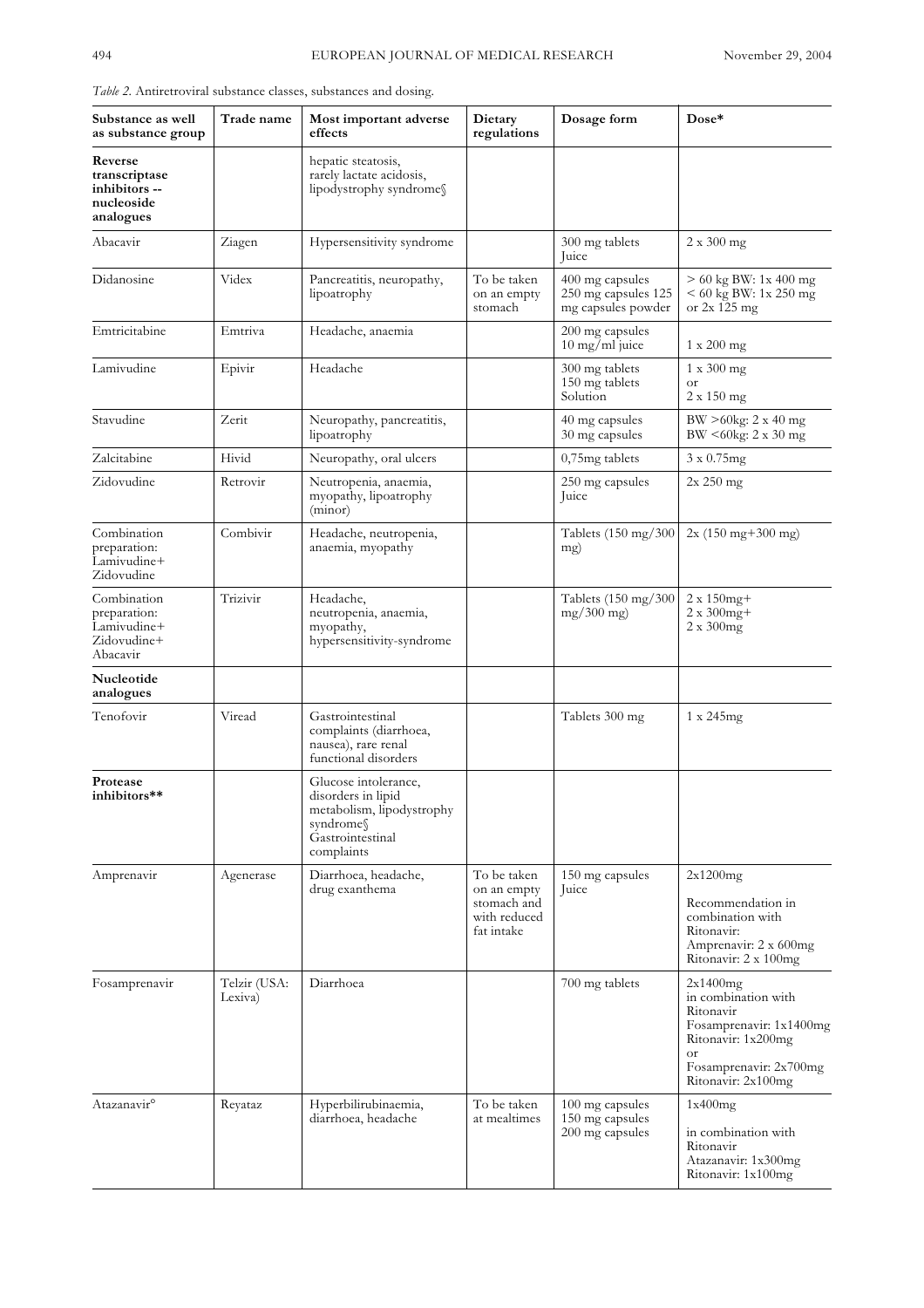| Substance as well<br>as substance group                     | Trade name               | Most important adverse<br>effects                                                   | Dietary<br>regulations                                                  | Dosage form                            | Dose*                                                                                                                                    |
|-------------------------------------------------------------|--------------------------|-------------------------------------------------------------------------------------|-------------------------------------------------------------------------|----------------------------------------|------------------------------------------------------------------------------------------------------------------------------------------|
| Indinavir                                                   | Crixivan                 | Nephrolithiasis,<br>hyperbilirubinaemia,<br>Dry skin and mucosa,<br>Onychodystrophy | To be taken<br>on an empty<br>stomach and<br>with reduced<br>fat intake | 400 mg capsules                        | As a mono PI<br>$3 \times 800$ mg<br>Recommendation in<br>combination with<br>Ritonavir:<br>Indinavir: 2 x 400mg<br>Ritonavir: 2 x 100mg |
| Kaletra<br>Lopinavir+Ritonavir                              |                          | Disorders in lipid<br>metabolism, nausea,<br>diarrhoea                              | To be taken<br>at mealtimes                                             | Capsules (133 mg/33<br>mg)<br>Solution | $2 \times 400$ mg + $2 \times 100$ mg                                                                                                    |
| Nelfinavir                                                  | Viracept                 | Diarrhoea, nausea                                                                   | Not to be<br>taken on an<br>empty stomach                               | 625 mg tablets<br>Powder               | $2 \times 1250$ mg                                                                                                                       |
| Ritonavir                                                   | Norvir                   | Diarrhoea, nausea,<br>hypertriglyceridaemia                                         |                                                                         | 100 mg capsules<br>Juice               | Almost exclusively used to<br>boost other PIs. 2x100mg                                                                                   |
| Saquinavir                                                  | Invirase***<br>Fortovase | Diarrhoea, nausea<br>(mostly mild)                                                  | To be<br>consumed<br>with a<br>protein and<br>fat rich meal             | 200 mg capsules                        | 3 x 1200mg<br>Recommendation in<br>combination with:<br>Ritonavir<br>Saquinavir: 2 x 1000mg<br>Ritonavir: 2 x 100mg                      |
| Reverse<br>transcriptase<br>inhibitors - non-<br>nucleoside |                          | Reactions to medication                                                             |                                                                         |                                        |                                                                                                                                          |
| Delavirdine                                                 | Rescriptor               | Drug exanthema                                                                      |                                                                         | 200 mg tablets                         | $3 \times 400$ mg                                                                                                                        |
| Efavirenz^                                                  | Sustiva, Stocrin         | Psychotropic SE;<br>Drug exanthema                                                  |                                                                         | 200 mg capsules<br>600 mg tablets      | $1 \times 600$ mg                                                                                                                        |
| Nevirapine****                                              | Viramune                 | Drug exanthema,<br>hepatotoxicity                                                   |                                                                         | 200 mg tablets                         | $2 x 200$ mg<br>14 days 1 x 200mg,<br>then<br>$2x 200$ mg                                                                                |
| Fusion inhibitors                                           |                          | Reactions to medication                                                             |                                                                         |                                        |                                                                                                                                          |
| Enfuvirtide <sup>o</sup>                                    | Fuzeon                   | Local indurations at the<br>injection site                                          |                                                                         | 90mg ampoules                          | 2 x90mg subcutaneous                                                                                                                     |

\* Normal kidney function, body weight >60kg;

\*\* All protease inhibitors are inhibitors of cytochrome P450, Ritonavir is the most potent inhibitor, and some isoenzymes are also induced by Ritonavir;

\*\*\* Only to be employed in combination with Ritonavir;

\*\*\*\* If necessary, the Lopinavir/Ritonavir dose with PI pre-treated patients may be increased to 533/133mg in combination with Efavirenz or Nevirapine. In general, dose adaptations and drug monitoring should be considered with NNRTIs and PIs because of drug interactions when they are applied in combination.

^ Different trade names in Germany and Austria;

° Not yet approved for initial therapy

§ The pathogenesis of lipodystrophy syndrome still remains to be determined. Lipoatrophy (disappearance of subcutaneous adipose tissue) appears to be primarily due to mitochondrial toxicity of nucleoside analogues, while lipo-accumulation is probably a side effect of protease inhibitors.

Among patients with a CD4 cell count higher than  $350/\mu$ l, lower than  $500/\mu$ l and a high viral load (HIV-RNA values above 50,000-100,000 copy/ml are considered as comparably high), introduction of therapy is associated particularly with a clear improvement in the surrogate markers. In such cases the indication for therapy is unclear, but is recommended by some experts  $(CII)$ .

With low viral load (< 50,000) for patients with CD4 cell numbers between 350 an  $500/\mu l$ , and for all patients with CD4 cells above  $500/\mu l$ , effects on surrogate markers are not as clear and a large body of expert opinion is reserved about recommending therapy when one considers the problems associated with long-term antiretroviral therapy (CIII)[11, 13].

#### FURTHER INDICATIONS

Some HIV-infected patients develop a so-called acute retroviral syndrome immediately after the infection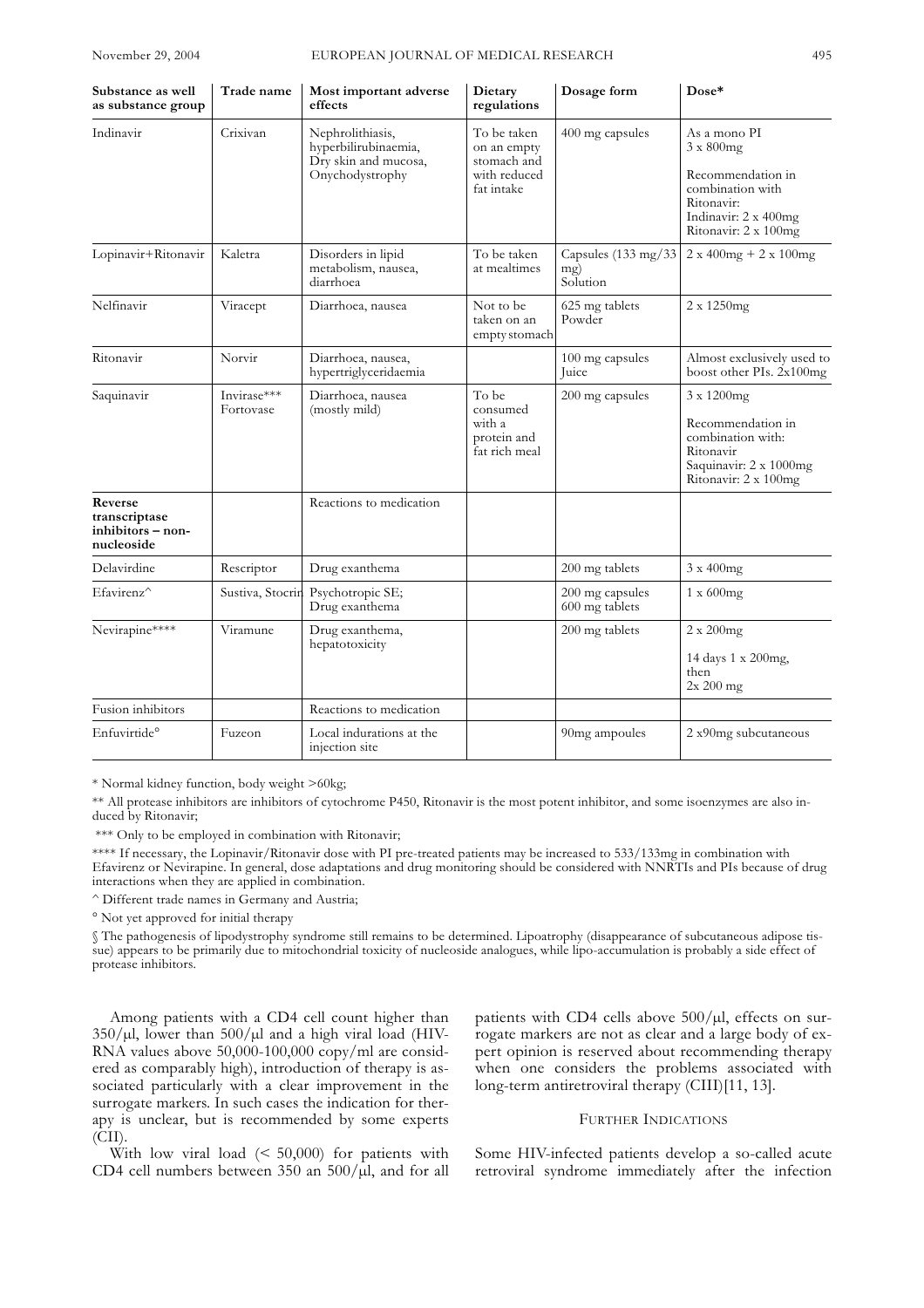*Table 3.* Indications for therapy and recommendation.

| Clinical                                                 | $CD4+lymphocytes/µ1$ | $HIV-RNA / ml (RT-PCR)$     | Therapeutic recommendation |
|----------------------------------------------------------|----------------------|-----------------------------|----------------------------|
| HIV-associated symptoms<br>and infections<br>(CDC: C, B) | All values           |                             | AI                         |
| Asymptomatic patients<br>(CDC: A)                        | ${}< 200$            | All values                  | AI                         |
|                                                          | 200-350              | All values                  | BII                        |
|                                                          | 350-500              | $> 50,000 - 100,000$ copies | <b>CII</b>                 |
|                                                          |                      | $< 50,000$ copies           | <b>CIII</b>                |
|                                                          | > 500                | All values                  | <b>CIII</b>                |
| Acute retroviral syndrome                                | All values           | All values                  | CII, preferred in studies  |

which is closely followed or accompanied by seroconversion. It is characterised by constitutional symptoms, morbilliform exanthema, lymph node swellings and high HIV-RNA values. Data from long-term studies on antiretroviral combination therapy are not yet available for these patients. Studies on monotherapy with zidovudine have shown that the rate of early opportunistic infections can be lowered by a six month zidovudine monotherapy and that the CD4+ cell reduction can be limited [14]. However, a durable improvement in longterm prognosis from a time-restricted monotherapy could not be determined [15]. From experiences up until now, an early combination therapy starting before or during seroconversion can result in some patients in a recordable improvement in cell-mediated immune control of HIV according to immune functional tests. However, recent data (CROI 2004) have shown that clinical benefit and a significant improvement in surrogate parameters can not be achieved in this way during the first years of therapy [16, 17, 18]. Faced with the unclear long-term effects of such early therapy, treatment, as long as it is requested by a sufficiently informed patient, should only be provided within the framework of clinical studies or standardised treatment programs in order to clarify this open question.

# INITIAL THERAPEUTIC REGIMEN

In addition to virus burden and stage of disease, other factors such as lifestyle, co-morbidity, and other co-administered therapies should also be considered when selecting the initial drug combination. A range of options are available to provide an effective initial therapy. These include:

- A combination of one, usually boosted, protease inhibitor (PI) with two nucleoside analogue reverse transcriptase inhibitors (NRTI)
- A combination of one non-nucleoside analogue reverse transcriptase inhibitor (NNRTI) with two NRTIs
- A combination of three NRTIs

Some experts favour a primary use of four substances for patients at high risk of virological failure (CII). A reduction of medication number from four to three after an induction phase (induction/ maintenance therapy) also appears to be possible. However, therapeutic regimes consisting of all 3 classes of drugs have not been shown to be superior for long-term therapies [19, 20].

#### COMBINATIONS WITH PROTEASE INHIBITORS

The effectiveness of PI-combinations has clearly been verified in patients with a very advanced immune defect. The effectiveness of combinations with boosted protease inhibitors is higher than with unboosted substances, and the risk of resistance development is lower [21].

Disadvantages of the currently available PIs include their unfavourable pharmacokinetics, a fact which demands the consumption of a large number of tablets over short time periods (although this can be ameliorated especially by PI boosting), as well as adverse effects and drug interactions. Metabolic disorders such as lipodystrophy, insulin resistance and diabetes are more frequently observed with PI combinations than with other combinations.

The inhibition of cytochrome p450 isoenzyme 3A4 (CYP3A4) (usually by application of a low dose of ritonavir, so-called boosting) clearly improves the pharmacokinetics of most protease inhibitors and makes it possible to provide a twice daily or even once daily therapy [22, 23, 24].

#### COMBINATIONS WITH NNRTIS

For NNRTIs in a triple combination therapy, data exist from two comparative studies with efavirenz  $+2$ NRTI versus an unboosted protease inhibitor +2 NRTI over a duration of 48 weeks. In the direct comparison the combination with efavirenz was superior to that with indinavir concerning the proportion of patients with undetectable HIV-RNA in plasma, while in the second study the median time until failure of the first-used combination was clearly longer with efavirenz [25, 26]. In several other randomised studies with application of efavirenz, very high rates of virus suppression were shown also over a period of two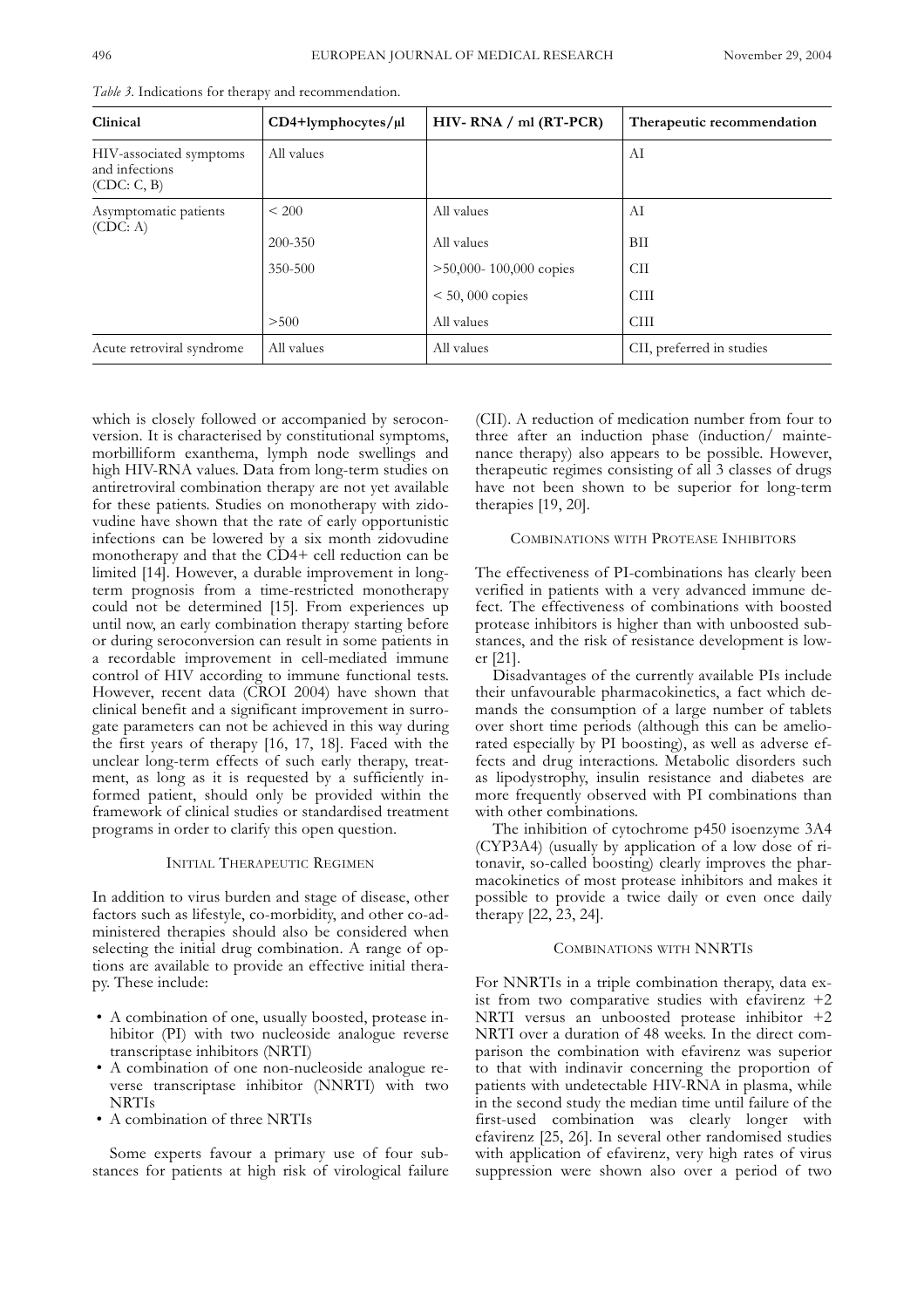| Recommended<br>combinations     | Nucleoside analogs                                                                                                    |                  |        | Protease inhibitor<br>or NNRTI<br>or third NRTI                                                                                    |                                                                                                             |
|---------------------------------|-----------------------------------------------------------------------------------------------------------------------|------------------|--------|------------------------------------------------------------------------------------------------------------------------------------|-------------------------------------------------------------------------------------------------------------|
|                                 | Zidovudine + Lamivudine                                                                                               | A <sub>I</sub>   | $^{+}$ | Lopinavir + Ritonavir                                                                                                              | A II                                                                                                        |
|                                 | Zidovudine + Emtricitabine<br>Tenofovir + Lamivudine<br>or Emtricitabine<br>Abacavir + Lamivudine or<br>Emtricitabine | A II             |        | Efavirenz<br>Nevirapine &&<br>Saquinavir (HGC or<br>$SGC$ ) + Ritonavir<br>FosAmprenavir +<br>Ritonavir<br>Indinavir + Ritonavir # |                                                                                                             |
|                                 | Stavudine + Lamivudine or<br>Emtricitabine<br>Didanosine + Lamivudine or<br>Emtricitabine                             | <b>B</b> II      |        |                                                                                                                                    |                                                                                                             |
|                                 | Zidovudine + Didanosine                                                                                               | $C I\&$          |        | Nelfinavir                                                                                                                         | <b>BII</b>                                                                                                  |
|                                 | Zidovudine + Zalcitabin<br>Stavudine + Didanosine                                                                     | $D$ $R$<br>D II& |        | Indinavir<br>Saquinavir SGC<br>Amprenavir<br>Atazanavir<br>Delavirdine<br>Ritonavir                                                | $CI/II^*$ &<br>$\mathrm{C}\:\text{II}^{**}$<br>C II <sup>**</sup><br>C III (x)<br>$D II***$<br>$D I/II^*$ & |
|                                 | Zidovudine + Lamivudine                                                                                               |                  | $^{+}$ | Abacavir                                                                                                                           | $C II***$                                                                                                   |
| Rejected<br>without<br>question | $2$ NRTI $\S$<br>Combination of three<br>nucleoside/tide-analogues without<br>thymdine analogue SS                    |                  | $^{+}$ | without combination<br>partners                                                                                                    | E I/II                                                                                                      |
|                                 | Combination without PI booster<br>such as Ritonavir                                                                   |                  | $^{+}$ | Saquinavir HGC SS                                                                                                                  | E II                                                                                                        |
|                                 | Zidovudine + Stavudine §                                                                                              | $E$ II           | $+$    | Every combination partner                                                                                                          |                                                                                                             |
|                                 | Zalcitabine + Stavudine &<br>Didanosine + Zalcitabine &                                                               | $\to$ III        |        |                                                                                                                                    |                                                                                                             |
|                                 | Lamivudine + Emtricitabine SS                                                                                         | E III            |        |                                                                                                                                    |                                                                                                             |

*Table 4.* Basis combinations and combination partners for the initial therapy (x).

\*Clinical end point study with indinavir and ritonavir (evidence class I) only for patients with  $CD4+  $200/\mu l$ , as well as with$ CD4<100/µl, otherwise evidence class II for both.

& Disadvantages regarding biocompatibility

&& Because of increased toxicity, nevirapine should only be employed reservedly in men with CD4 cell numbers >450/µl and in women with cell numbers  $>250/\mu l$ 

# Investigations on ritonavir/indinavir at a dosing of 100/800mg 2 x daily indicated a good virological efficacy, but high side effect rates due to nephrotoxicity. The first studies using low doses of ritonavir/indinavir 100/400mg, 2 x daily revealed a good virological efficacy with a clearly improved toxicity profile

\*\*Disadvantage with dosage form (large number of tablets)

\*\*\* Little data on the therapy of patients with an advanced immune defect (CD4 < 100/mm3)

§ competitive phosphorylation

§§ rapid development of resistance

(x) Atazanavir is only authorized in Europe for the therapy of antiretrovirally pretreated patients. Only in the USA is there extended authorization for therapy naive patients. In therapeutic studies, unboosted atazanavir was in a virological sense comparably effective to nelfinavir and efavirenz [36]. Boosted Atazanavir like other boosted protease inhibitors appears more promising with regard to efficacy and resistance development. However, no data exist yet with this combination regarding therapy naive patients.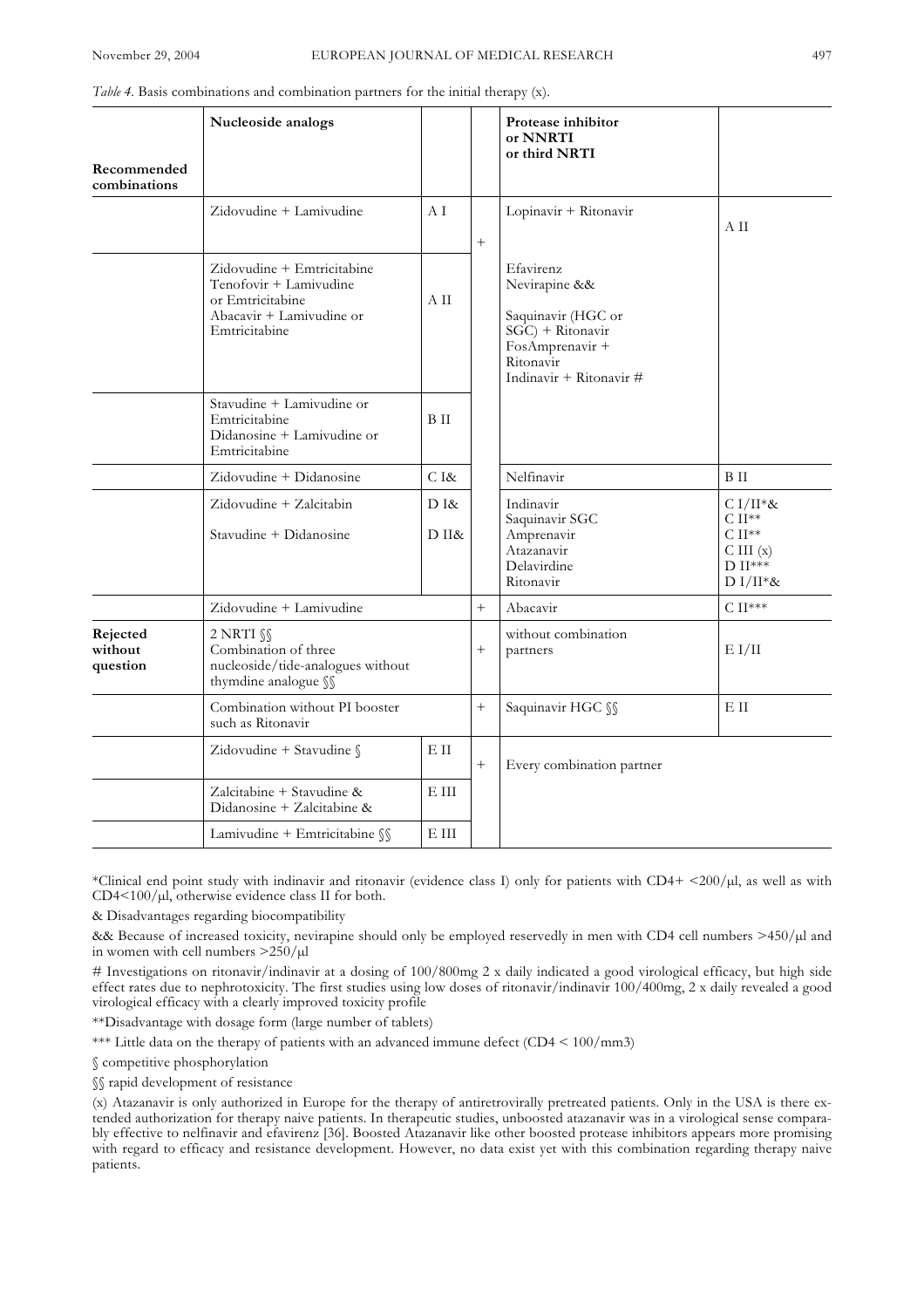years. In these studies the combinations of efavirenz with lamivudine plus either zidovudine, or stavudine or tenofovir were identified as being particularly effective.

Regarding the combination of two nucleoside analogues and nevirapine in the initial therapy, data from one controlled study are available showing that the use of this combination produces similar results to those achieved with 2 NRTIs and indinavir [27].

In a direct comparative study of the two substances efavirenz and nevirapine, a comparable efficacy was shown [28].

Advantages of the NNRTI combinations include the easy dosage and smaller number of tablets (nevirapine is given twice daily as a tablet, and efavirenz once daily as a tablet) as well as the better pharmacokinetics. Efavirenz and nevirapine are metabolized via the cytochrome p450 system as well, so that interactions may occur with other medications.

In the case of planned changes of therapy or treatment interruptions, the long half-life of the NNRTI (levels can still be detected two weeks after cessation) and the enzyme induction they cause should be considered. For cessation of an NNRTI-containing combination, either of the two following strategies should be employed to reduce the risk of resistance development:1) with treatment interruptions that can be planned longer in advance the NNRTI can be initially replaced with a protease inhibitor. After approx. 2 weeks the therapy can then be interrupted by simultaneous cessation of all medications. 2) after removal of the NNRTI the remaining medications should be given for another seven days (BII/III) [29].

The risk of a resistance development is particularly high with more frequent interruptions of medication combinations containing drugs with differing halflives [30].

#### COMBINATIONS OF THREE NUCLEOSIDE ANALOGUES

Regarding therapies with combinations of three nucleoside/-tide inhibitors there are several studies over periods of 48 weeks (Trizivir - zidovudine+lamivudine+ abacavir) [31, 32]. The long-term data especially in patients with high plasma viraemia (HIV-RNA-copy/ml >100.000) suggest a lower activity compared to combinations of drugs from two substance classes. With the combinations tenofovir, lamivudine and abacavir as well as tenofovir, lamivudine and didanosine a surprising low efficacy was found that was not expected considering the synergy observed in-vitro [33, 34]. Also, for other triple-nucleoside analogue combinations the rates of complete inhibition of viral replication are not comparable to other multi-class regimes [27, 35].

The advantages of 3-fold NRTI combination are the simple dosing (e.g. one capsule twice daily) and the lower rates of interactions with other therapeutic agents (e.g. tuberculostatics) .

Under certain circumstances some experts consider the use of Trizivir as the initial therapy, especially in patients with a low level of HIV-RNA and a high risk of interaction with other required medications. If a triple nucleoside/nucleotide analogue is used initially, it should include a thymidine analogue to prevent the rapid development of resistance. Overall, a combination of nucleoside analogues should only be recommended in the initial therapy if a PI- or NNRTI-containing therapy is not feasible.

# SUMMARISING EVALUATION

Among the various possible initial combinations, combinations of two nucleoside analogues + one NNRTI or a boosted protease inhibitor have proven to be particularly effective. The various combinations differ with regard to their spectrum of side effects.

The concept of boosting plasma levels of protease inhibitors by application of ritonavir at sub-therapeutic doses ("a baby dose,,) is now established in everyday clinical routine and has also been taken into account in drug approvals. The addition of ritonavir to (fos)amprenavir, atazanavir, saquinavir and indinavir leads to an increase in nadir concentrations (minimum plasma concentration during the dosing pause) and a prolongation of the half-life with a moderate or minor increase in the maximally achieved concentration (peak level) [37].

Regarding nucleoside analogue-free combinations, the first data on the efficacy of double-PI-combinations and combinations of  $PI + NNRTI$  are now available [38, 39, 25]. The long-term efficacy and compatibility of such combinations has not yet been definitively clarified.

# PATIENT SURVEILLANCE, THERAPEUTIC MONITORING, THERAPEUTIC SUCCESS AND FAILURE

The most important laboratory parameters for surveillance of an HIV-infection include the quantitative measurement of CD4+-lymphocytes and HIV-RNA. They should be determined at the time-point of diagnosis and then at intervals of approx. 2-3 months, and HIV-RNA should always be determined with the most sensitive available test. Introduction of therapy and its further adaptations are indications for more frequent measurements.

For a patient on therapy whose HIV-RNA values are below the detection limit (currently 20-50 genome copies/ml), the viral load should be controlled approx. every 2-3 months. A significant change in virus replication can be assumed from a change of 0.5-0.7 log10 (corresponding to changes by factors of 3 to 6), while significant changes in CD4 values can be assumed with a decrease of 30 % or more in absolute values or around 3 % in relative values. Measurements that trigger the re-evaluation of therapy should be controlled by further blood sampling at shorter intervals. As a rule, however, measurements need not be made at intervals of less than 4 weeks.

# THERAPEUTIC SUCCESS AND FAILURE

A decrease in HIV-replication to below the detection limit is considered as a therapeutic success. Therapeutic success can be evaluated at the earliest 4 weeks after the initiation of therapy or changes in therapy; often, however, three months and in some cases even 6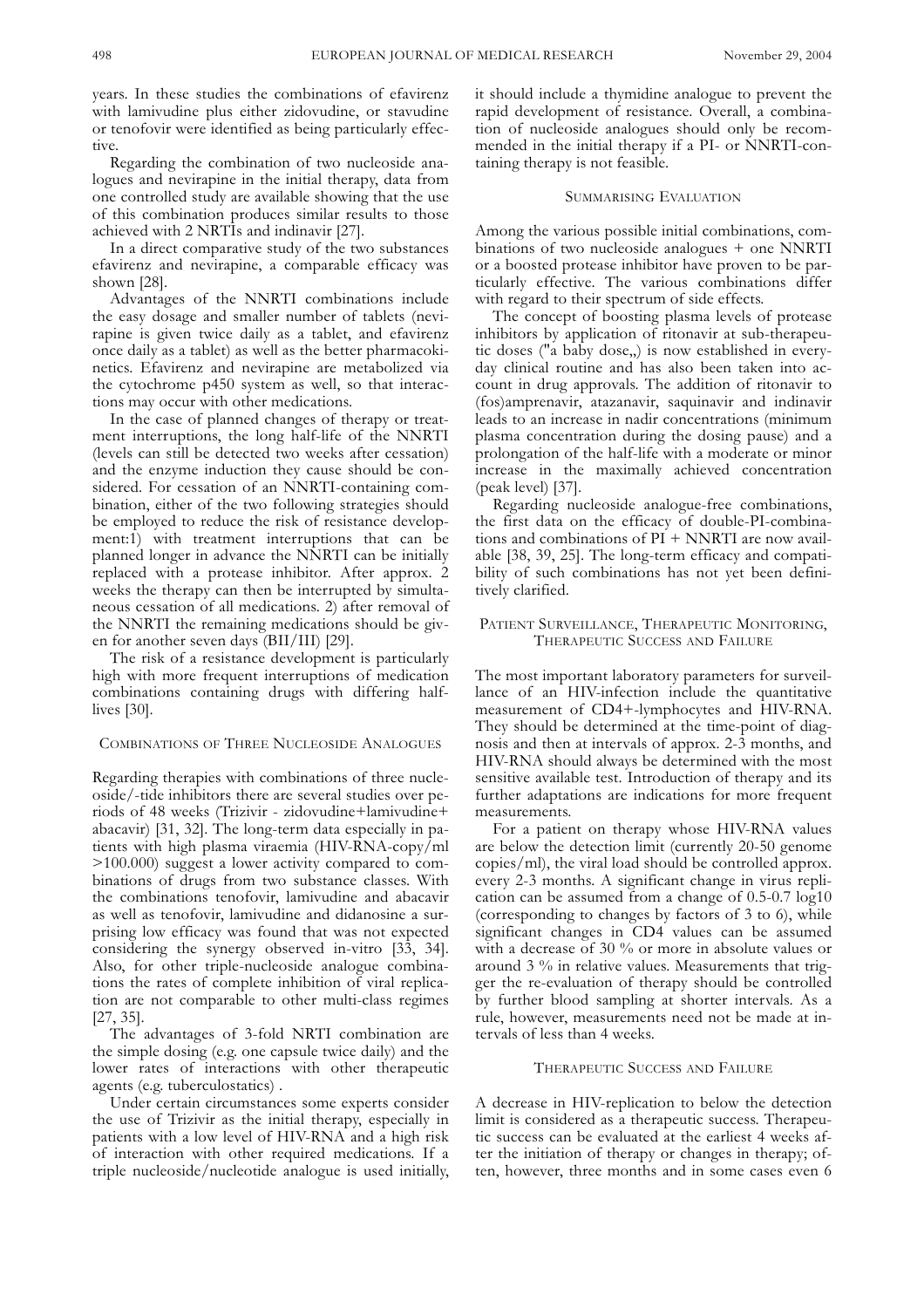months must elapse before this can be done. Therefore a smaller decrease in HIV-RNA by 1 log10 after 4 weeks or the absence of a decrease to below the detection limit within a maximum of 6 months represents an inadequate therapeutic success and should prompt re-evaluation of the therapeutic regimen.

An inadequate therapeutic success or a therapeutic failure may be due to reduced absorption or increased metabolism of the active substances, drug interactions, pre-existing or selected resistance and/or an insufficient therapeutic compliance of the patient.

A relevant reduction in efficacy probably occurs when the HIV-RNA increases above the nadir of the decrease; a secondary therapeutic failure can be assumed if the HIV-RNA increases to a value that lays 1 log10 or less below the initial value.

In case of confirmed low-level reoccurrence of viral load (up to approx. 1,000 HIV-RNA copies/ml), the therapy should be re-evaluated and eventually intensified or modified as soon as possible.

Signs of an inadequate efficacy also include a poor increase/significant reduction in CD4+-lymphocytes, (see above) as well as further clinical progression. The evaluation of therapeutic failure according to the last criterion is often particularly hard to make. An antiretroviral therapy can be virologically effective, but the immune system may already be so heavily damaged, that an opportunistic infection might still occur.

Conversely, the immune reconstitution associated with the antiretroviral therapy may lead to an exacerbation of latent/overt infections (a so-called immune reconstitution syndrome), especially after a rapid increase in CD4+ values starting from a low starting value. This might demand the application of steroid hormones or even a postponing of the antiretroviral treatment.

# RESISTANCE TESTING

Resistance of HIV against antiretroviral substances was already demonstrated early on after the first medications became available [40], as were the effects of resistance on the clinical course of an HIV-infection [41]. Furthermore, numerous retrospective studies exist for modern combination therapies, which have confirmed an association between development of resistance and therapeutic failure [42]. The results of randomised, prospective studies have been published over the last years which for the most part have shown a better therapeutic response for patients who were treated accordingly to their resistance status [43-49]. This led to the implementation of European and international guidelines for resistance testing in antiretroviral therapy [50, 51].

Resistance testing is necessary for therapeutic decisions after initial or multiple therapeutic failures. In such cases resistance testing should be carried out as long as therapy is still ongoing. Before initiation of therapy, in particular with a recently occurring infection, testing is recommended upon suspicion of infec-

*Table 5*. Summary of recommendations for resistance testing (for HIV-therapy in pregnancy and with HIV-infected children the specific recommendations of specialist societies are referred to).

|                                                               | Recommendation                                                                                 | Therapeutic<br>recommen-<br>dation | Comments                                                                                                                                                    |
|---------------------------------------------------------------|------------------------------------------------------------------------------------------------|------------------------------------|-------------------------------------------------------------------------------------------------------------------------------------------------------------|
| Treatment naive patients                                      |                                                                                                |                                    |                                                                                                                                                             |
| Primary/recent<br>infection                                   | Resistance testing recommended,<br>when an antiretroviral therapy<br>is begun                  | ΑH                                 | Archiving of a plasma-sample<br>recommended even if no antiretroviral<br>therapy is introduced; Notification to<br>the seroconversion register of the RKI * |
| Chronic infection, before<br>onset of therapy                 | Resistance testing recommended                                                                 | <b>B</b> III                       | Archiving of a plasma-sample which<br>should be taken as soon as possible<br>after the infection date                                                       |
| <b>Treated patients</b>                                       |                                                                                                |                                    |                                                                                                                                                             |
| After the first therapeutic<br>failure                        | Resistance testing generally<br>recommended before therapeutic<br>switching                    | A II                               | Clarification of other causes of thera-<br>peutic failure is obligatory                                                                                     |
| With more extensive<br>antiretroviral treatment<br>beforehand | Resistance testing**<br>generally recommended before<br>therapeutic switching                  | A II                               | Clarification of other causes of thera-<br>peutic failure obligatory                                                                                        |
| In or after a therapeutic<br>pause                            | Resistance testing currently only<br>recommended within the<br>framework of scientific studies | $D$ $III$                          | Determination of reversion to the wild<br>type*                                                                                                             |

see also: http://www.rki.de/INFEKT/AIDS\_STD/SERO/KONVERT.HTM

\*\* frequently, additional phenotypic testing is necessary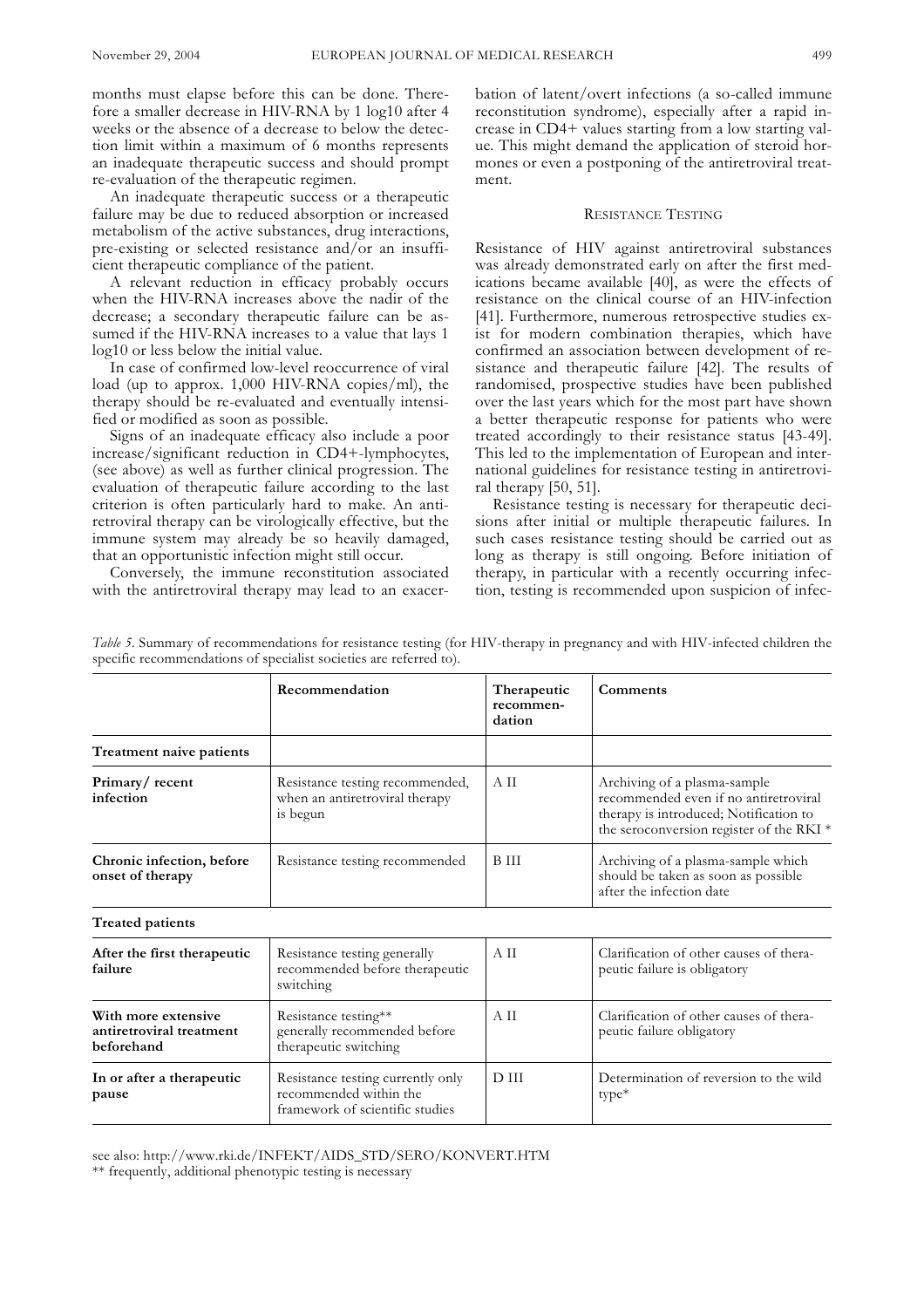tion by a resistant virus. Epidemiological studies on the transmission of resistant viruses in newly infected patients have shown an 11% prevalence of primary resistance. As such, it is certainly justifiable to undertake a general resistance testing before an initial therapy is started (AII/BIII) [52, 53 ,54, 55, 56].

Genotypic and phenotypic HIV resistance tests are complementary regarding their approach and informative value. While phenotypic tests directly measure the sensitivity of a virus, resistance-associated mutations are verified by genotype testing. Genotypic testing is frequently sufficient for therapeutic decisions. An adequate interpretation of genotypic resistance findings should be performed with the best available interpretation aids and also considering any previous therapyfailures. Additional phenotypic testing is recommended, however, especially with the application of a more complex salvage regime and newer antiretroviral agents.

# DETERMINATION OF THERAPEUTIC DRUG LEVELS

Several studies have confirmed a correlation between the plasma concentration of protease inhibitors and their antiviral effectiveness [57, 58]. Although the benefits of therapeutic drug monitoring have not yet been assessed completely, measurement of plasma levels may be helpful in certain clinical situations. [59-61]. Plasma level measurements in combination with genotypic resistance testing usually suffice to explain an unsatisfactory therapeutic success.

Every decision on dose modifications must take into account the high intra-individual variability of plasma levels at different time-points due to dietary effects, disease stage and compliance.

An indication for therapeutic drug monitoring depends on the clinical-pharmacological properties of the antiretroviral medications applied:

**NRTIs** have to be transformed intracellularly into their active form by phosphorylation. No clear relationship exists between effect and plasma level. In this case it makes no sense to determine levels of these substances in plasma or serum. Assays that can determine intracellular triphosphate levels are currently being developed and evaluated [62].

**Protease inhibitors** are subject to considerable inter- and intraindividual variability regarding their gastrointestinal absorption and hepatic metabolism. Their degradation can be inhibited or induced by other pharmaceuticals and conversely these drugs may influence the metabolism of an eventually accompanying medication. As a result complex interactions are possible.

**NNRTIs** are better and more uniformly absorbed gastrointestinally than are PIs. Interactions during metabolic degradation also play a considerable role.

Overall, measurement of plasma drug levels should be carried out in the following therapeutic situations:

- Administering complex combinations of NNRTI/ PI substances and accompanying medications that are expected to lead to interactions
- Lack of efficacy of an active principle or a combination of active principles
- Suspected malabsorption
- Occurrence of toxic effects
- Restricted liver function.

For evaluating effectiveness, the nadir level is the most important parameter, while for estimating toxic potential the entire pharmacokinetic course must be considered.

In earlier versions of these treatment guidelines the most important interactions of antiretroviral medicines were expressed in tabular form (formerly Table 6). Most interactions were examined in a two way mode, i.e. the interactions were tested only between two substances. This approach does not reflect the current reality, since patients are now usually taking more than two drugs concurrently. Because of the increasing number of available antiretroviral substances, the increasing number of medications used for side effect management, and the increasing body of data regarding interactions also with foods and legal/illegal recreational drugs, knowledge regarding interactions has now reached a complexity and scope that defies any attempts of tabular representation, and it also makes it difficult to describe and make any precise predictions about the interactions that might occur on an individual basis. The high inter-individual variability and the multiple interactions between protease inhibitors and NNRTI underscore the clinical importance of therapeutic drug-monitoring with antiretroviral combinations.

Various internet-based interaction databases and tools exist (e.g. **www.hiv-druginteractions.org**, **www.ifi-interactions-hotline.de**) that can provide assistance for estimating the potential for interactions with combinations and co-medications. One can also refer here to the comprehensive interaction tables published in the US-American therapeutic guidelines (e.g. under http://aidsinfo.nih.gov/guidelines/).

Apart from consideration of dosing and interaction information in the expert information provided by the pharmaceutical manufacturers, it is also recommended to measure plasma levels and adapt dosing in case of unsatisfactory responses to an ART (possibly due to a reduction of plasma levels through interactions), medication associated side-effects (e.g. due to a boosting of plasma levels through interactions), or when substances are concomitantly used that are known to interact (e.g. with St. John's worth preparations where the therapy also contains PIs or NNRTIs).

## THERAPY CHANGES AND INTERRUPTION

Changes in therapy may become necessary due to ineffectiveness and adverse effects. An unambiguous definition of antiretroviral therapy failure can not be provided at this point in time. A large body of experts consider a controlled re-increase in HIV-RNA from immeasurable to measurable levels as a failure, while the conservative definition considers a re-increase in the order of less than 1 log 10 below the starting value as a failure. The alternative regimen selected after a therapeutic failure should include as many active substances as possible as well as a new substance class. As a rule, selection of the new combination should there-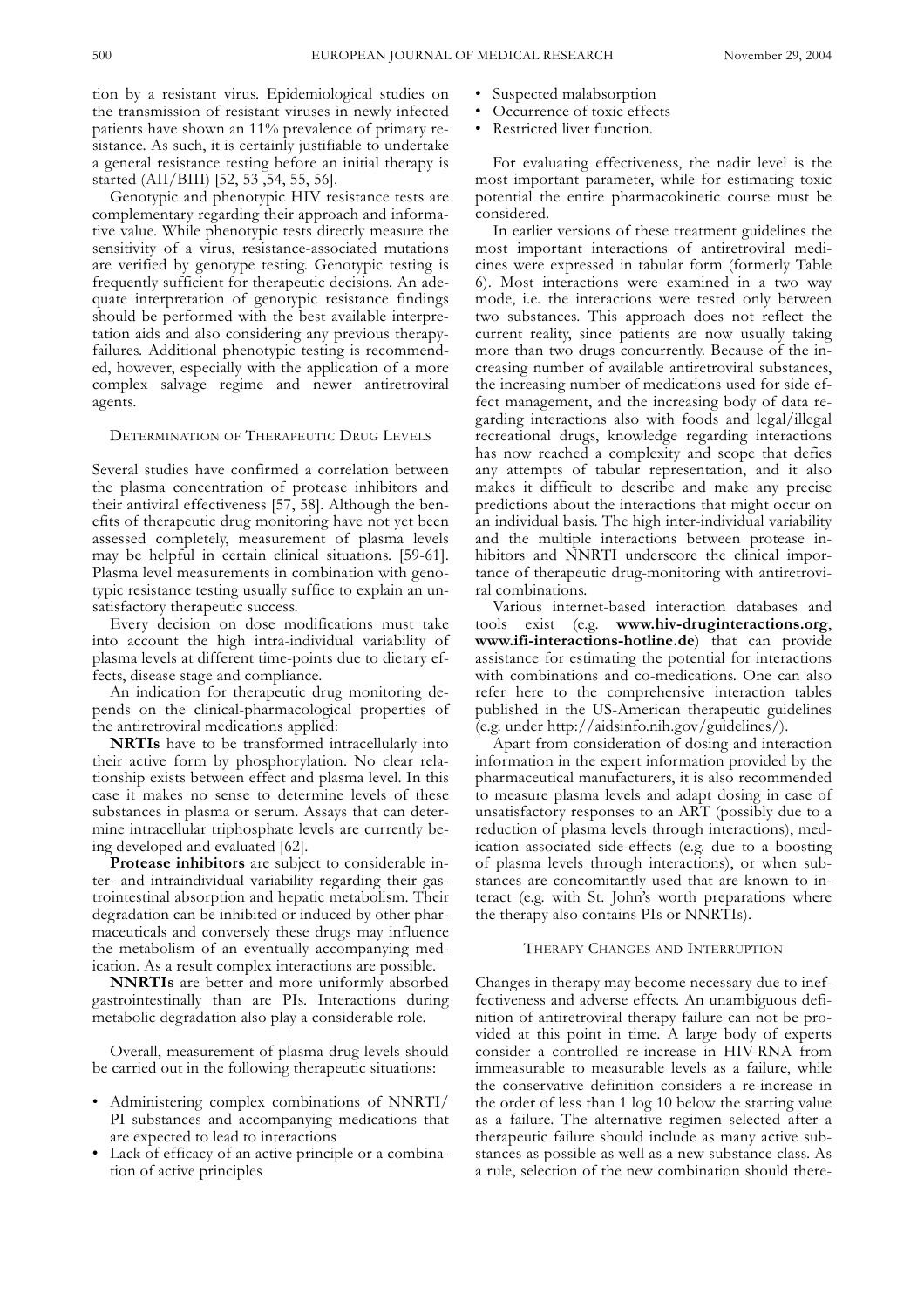fore occur on the basis of resistance testing results. Decisions on second and alternative therapies in particular demand specialist knowledge and should only be made by experienced and informed physicians.

A switching of an effective therapy for patients with adverse effects is also of course possible. This is the only clinical situation for which replacement of only one drug can be recommended without resistance testing. If interruption of therapy is required, all substances must be simultaneously discontinued, as long as this is an NNRTI-free combination (BIII). When ceasing an NNRTI-containing combination, the long half-life of the NNRTI (levels remain detectable after cessation for up to two weeks) must be considered, as must be the enzyme induction it causes, in order to reduce the risk of resistance development. Two strategies can be taken for this purpose: 1) Where therapy interruption can be planned longer in advance the NNRTI can be replaced at first with a protease inhibitor; after approx. 2 weeks the therapy can then be interrupted by the simultaneous cessation of all medications; 2) After cessation of the NNRTI, the remaining medications should be given for another seven days (BII/III).

### THERAPY INTERRUPTION

Interruptions of therapy may become necessary in cases where long/short-term adverse effects or incompatibility reactions occur. The more frequently a therapy is interrupted, the greater is the risk of development of resistance, especially with combinations of drugs with different half-lives and with pre-existing resistance mutations. In this respect, therapeutic strategies with predefined short intervals between medication dosing and treatment interruption can currently not be recommended. They do not fulfil the benefits hoped for and entail the above-mentioned risks. The concept of CD4-cell number-controlled therapy interruption is still unclear regarding its effectiveness. The goal here is to avoid any irreversible and disfiguring fat distribution disorders amongst other side effects and to reduce treatment costs. It has not yet been proven in studies whether a lasting reduction of lipodystrophy can be achieved, and how large the risk of resistance development is.

Structured therapy interruptions (STIs) represent a relatively new concept for the temporary interruption of therapy. This concept was based on the observation that during the phase of immune reconstitution by the antiretroviral therapy, the cellular immune response towards opportunistic pathogens is measurably improved, but not the HIV-specific cellular immune response. This has been attributed to the "absence" of HIV antigen after the decrease in viraemia occurring under HAART. In order to achieve a natural re-exposure to HIV antigens, the concept of structured therapeutic interruptions with alternating phases of antiretroviral therapy and pauses was developed in order to achieve a natural auto-vaccination during the therapy-free periods. However, in chronic infection this concept has been proven to be ineffective in a large number of pilot and randomised studies, and can no longer be recommended [63-65].

Thanks to research over the last few years, it has now become clear that therapy interruptions need to be evaluated in different clinical settings and should also be evaluated differently with respect to diverging clinical objectives.

Currently, interruptions may be instituted:

- 1. After a decision to initiate therapy that was too early according to current knowledge
- 2. In the course of treatment of an acute HIV-infection during or immediately after seroconversion with the goal of improving the endogenous immune response
- 3. As an attempt to reverse or reduce resistance-mutations prior to a change in therapy amongst intensively pre-treated patients
- 4. For the strategic prevention of long-term adverse effects
- 5. In case of toxic adverse effects
- 6. Upon patient's request.

For all these situations the lengths of the pauses in antiretroviral therapy is chosen arbitrarily. The optimal duration of the off-treatment interval in these different scenarios has not yet been determined. The timepoint at which therapy should be resumed (i.e. the critical CD4 cell number or virus burden) is also unclear. Controlled studies examining whether interruptions of therapy lead to a more rapid development of resistance or more frequent clinical complications are currently being undertaken. A final appraisal is still not possible. Whenever possible, controlled studies or surveys should be performed in cases where interruptions of therapy are employed for points 2-4.

Regarding 1: No information on the benefits or disadvantages of interruptions of therapy exists for those patients for whom therapy was started too early according to current guidelines. The vast majority of these patients achieved a good virus suppression and normalisation of immune system parameters. However, many of these patients are worried about the potential long-term toxicity of the therapy. A decision in favour of continuing or interrupting therapy amongst patients of this group can currently only be made on an individual basis and without any clear evidence to favour one option over the other.

Regarding 2: Positive effects of interruptions of therapy have been observed until now particularly in small pilot studies amongst patients, who were treated very early on after an acute HIV infection. Here, especially with very early treatment (before the 60th day after exposure), evidence was found in some patients for an improved immunological control of HIV infection after several interruptions of therapy. The duration of the improved immunological control after cessation of the therapy is probably not longer-term. Whether the early treatment with or without additional STI can also have a longer-term benefit can not yet be evaluated at this point in time.

The majority of studies were carried out in patients with chronic HIV infection. In this group, which until now has been the largest to be treated in such a way, immunological or virological advantages are not to be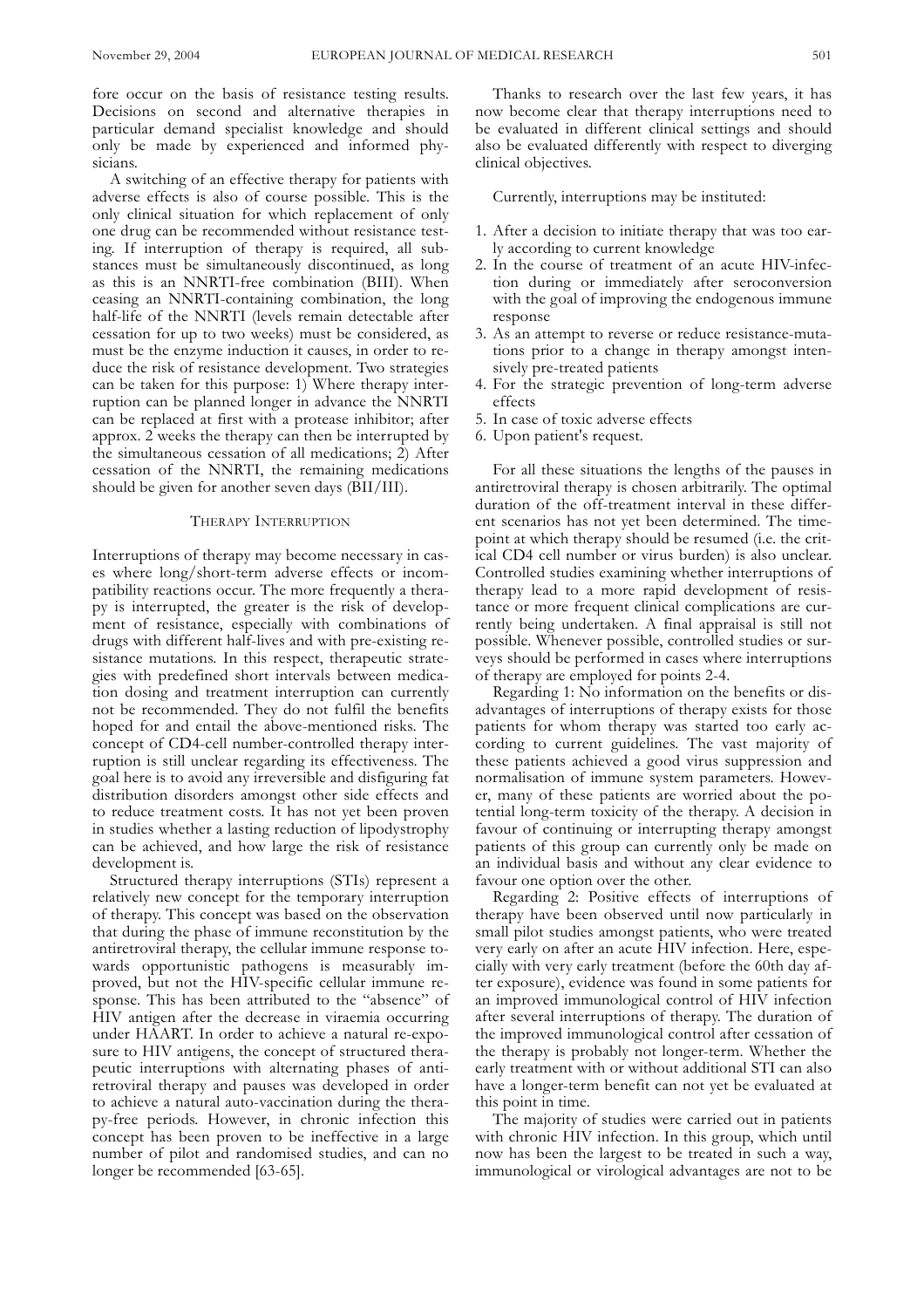expected from therapy interruptions, although a reduction of toxicity and costs might be (see under 4). In one of the few larger prospective studies undertaken on this subject (SSIT), no immunological or virological advantage could be confirmed amongst chronically infected patients under STI, but a reduction in increased blood lipid values was registered. As an unwanted consequence of therapy interruption, development of resistance could be shown in some individuals [65, 30].

With a therapy interruption a rapid re-increase of the viral load, presumably also entailing an increased infectiousness, should be reckoned with as a rule. The patient must be informed about this. Therapy interruptions should not be applied to patients with a very advanced immune defect (CD4 nadir<200/µl) or an initially high viral load (>500,000 copies/ml) at the onset of therapy unless there are overriding reasons for doing this. In such cases, a rapid and lasting deterioration of immunological status should be reckoned with under STI.

## PREGNANCY, CHILDREN, PEP

Recommendations exist for the antiretroviral therapy of HIV-infected children [66]. German-Austrian recommendations have already been prepared for therapy during pregnancy and for post-exposure prophylaxis after HIV exposure, and for this reason these situations have not been dealt with here [67, 68].

# LITERATURE

- 1. Mellors JW, Munoz A, Giorgi JV, et al.: Plasma viral load and CD4+ lymphocytes as prognostic markers of HIV-1 infection. Ann Intern Med 1997; 126:946-54.
- Cameron DW, Heath-Chiozzi M, Danner S, et al.: Randomised placebo-controlled trial of ritonavir in advanced HIV-1 disease. The Advanced HIV Disease Ritonavir Study Group. Lancet 1998; 351:543-9.
- 3. Hammer SM, Squires KE, Hughes MD, et al.: A controlled trial of two nucleoside analogues plus indinavir in persons with human immunodeficiency virus infection and CD4 cell counts of 200 per cubic millimeter or less. AIDS Clinical Trials Group 320 Study Team. N Engl J Med 1997; 337:725-33.
- 4. Palella FJ, Jr., Delaney KM, Moorman AC, et al.: Declining morbidity and mortality among patients with advanced human immunodeficiency virus infection. HIV Outpatient Study Investigators. N Engl J Med 1998; 338:853-60.
- 5. Egger M, May M, Chene G, Phillips AN, Ledergerber B, Dabis F, Costagliola D, D'Arminio Monforte A, de Wolf F, Reiss P, Lundgren JD, Justice AC, Staszewski S, Leport C, Hogg RS, Sabin CA, Gill MJ, Salzberger B, Sterne JA: Prognosis of HIV-1-infected patients starting highly active antiretroviral therapy: a collaborative analysis of prospective studies. Lancet 2002; 360: 119-29.
- 6. Raboud JM, Montaner JS, Conway B, et al.: Suppression of plasma viral load below 20 copies/ml is required to achieve a long-term response to therapy. AIDS 1998; 12:p1619-24.
- 7. Kempf DJ, Rode RA, Xu Y, et al.: The duration of viral suppression during protease inhibitor therapy for HIV-1 infection is predicted by plasma HIV-1 RNA at the nadir. AIDS 1998; 12:F9-F14.
- 8. Clavel F, Hance AJ. HIV drug resistance. N Eng J Med 2004; 350: 1023-35.
- 9. Wood E, Hogg RS, Yip B, Harrigan PR, O'Shaughnessy MV, Montaner JS. Effect of medication adherence on survival of HIV-infected adults who start highly active antiretroviral therapy when the CD4+ cell count is 0.200 to 0.350 x 10(9) cells/L. Ann Intern Med 2003; 139:810- 6.
- 10. Sethi AK, Celentano DD, Gange SJ, Moore RD, Gallant JE. Association between adherence to antiretroviral therapy and human immunodeficiency virus drug resistance. Clin Infect Dis 2003; 37:1112-8.
- 11. Phillips AN, Cozzi Lepri A, Lampe F, Johnson M, Sabin CA: When should antiretroviral therapy be started for HIV infection? Interpreting the evidence from observational studies. AIDS 2003; 17: 1863-69
- 12. d'Arminio Monforte A, Testa L, Adorni F, et al.: Clinical outcome and predictive factors of failure of highly active antiretroviral therapy in antiretroviral-experienced patients in advanced stages of HIV-1 infection. AIDS 1998; 12:1631-7.
- 13. Chene G, Sterne JA, May M, Costagliola D, Ledergerber B, Phillips AN, Dabis F, Lundgren J, D'Arminio Monforte A, de Wolf F, Hogg R, Reiss P, Justice A, Leport C, Staszewski S, Gill J, Fatkenheuer G, Egger ME; Antiretroviral Therapy Cohort Collaboration. Prognostic importance of initial response in HIV-1 infected patients starting potent antiretroviral therapy: analysis of prospective studies. Lancet 2003; 362:679-86
- 14. Kinloch-De Loes S, Hirschel BJ, Hoen B, et al.: A controlled trial of zidovudine in primary human immunodeficiency virus infection. N Engl J Med 1995; 333:408-13.
- 15. Lindbäck S, Vizzard J, Cooper DA, Gaines H: Long-term prognosis following Zidovudine monotherapy in primary human immunodeficiency virus type 1 infection. JID 1999; 179:1549-52.
- 16. Kaufmann D, Lichterfeld M, Altfeld M, Allen T, Johnston M, et al. Limited durability of immune control following treated acute HIV infection. 11<sup>th</sup> CROI, San Francisco 2004, Abstr. 24
- 17. Hoen B, Fournier I, Charreau I, Lacabaratz C, Burgard M, et al. Structured Treatment Interruptions in primary HIV infection: final results of the multicenter prospective PRIMSTOP pilot trial. 11th CROI, San Francisco 2004, Abstr. 395
- 18. Smith DE, Walker BD, Cooper DA, Rosenberg ES, Kaldor JM. Is antiretroviral treatment of primary HIV infection clinically justified on the basis of current evidence? AIDS 2004; 18: 709-18
- 19. Williams I, Asboe D, Babiker A, Goodall R, Hooker M, et al. A virological benefit from an induction/maintenance strategy compared with a standard 3-drug regimen in antiretroviral naive patients: the FORTE trial. 11th CROI, San Francisco 2004, Abstr. 564
- 20. Shafer RW, Smeaton LM, Robbins GK, De Gruttola V, Snyder SW, D´Aquila RT, et al.: Comparison of four-drug regimens and pairs of sequential three-drug regimens as initial therapy for HIV-1 infection. N Eng J Med 2003; 349: 2304-15
- 21. Kempf DJ, King MS, Bernstein B, Cernohous P, Bauer E, Moseley J, Gu K, Hsu A, Brun S, Sun E J. Incidence of resistance in a double-blind study comparing lopinavir/ritonavir plus stavudine and lamivudine to nelfinavir plus stavudine and lamivudine. Infect Dis. 2004; 189:51-60.
- 22. Rockstroh JK, Bergmann F, Wiesel W, Rieke A, Thiesen A, Fatkenheuer G, Oette M, Carls H, Fenske S, Nadler M, Knechten H: Efficacy and safety of twice daily firstline ritonavir/indinavir plus double nucleoside combination therapy in HIV-infected individuals. German Ritonavir/Indinavir Study Group. AIDS 2000; 14:1181-5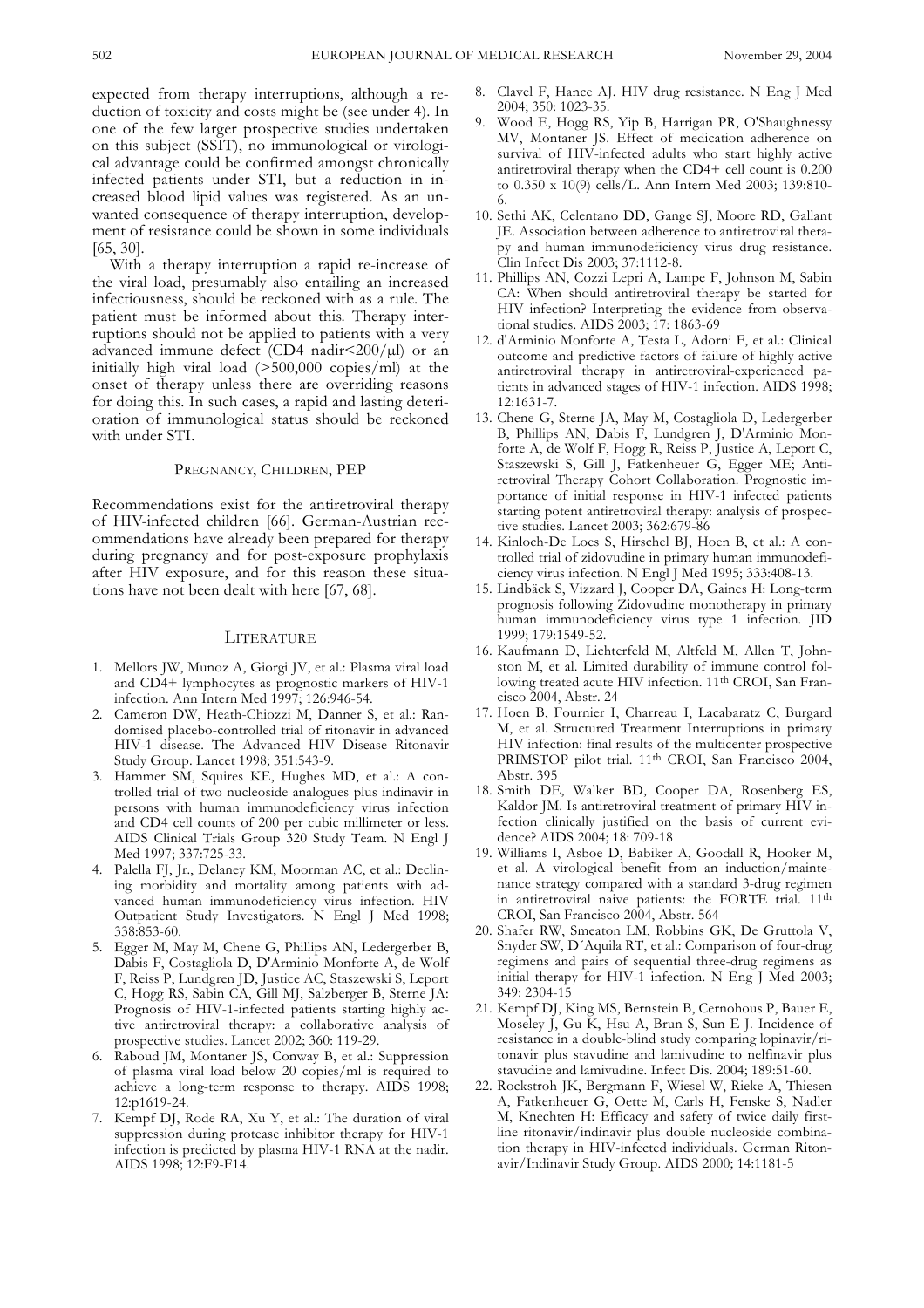- 23. Dragsted UB, Gerstoft J, Pedersen C, Peters B, Duran A, Obel N, Castagna A, Cahn P, Clumeck N, Bruun JN, Benetucci J, Hill A, Cassetti I, Vernazza P, Youle M, Fox Z, Lundgren JD; MaxCmin1 Trial Group. Randomized trial to evaluate indinavir/ritonavir versus saquinavir/ritonavir in human immunodeficiency virus type 1-infected patients: the MaxCmin1 Trial. J Infect Dis 2003; 188:635- 42
- 24. Youle M., Gerstoft J., Fox Z., Losso M., Jayaweera D.T., Rieger A., Bruun J.N., Castagna A., Walmsley S., Hill A., Dragsted U.B. and Lundgren J.D. for the MaxCmin2 trial group. The final Week 48 analysis of a phase IV, randomised, open-label, multi-centre trial to evaluate safety and efficacy of lopinavir/ritonavir (400/100 mg bid) versus saquinavir/ ritonavir (1000/100 mg bid): The Max-Cmin2 trial. 9th European AIDS Conference, Warsaw 25- 29 October 2003, Abstr. F11/3
- 25. Staszewski S, Morales-Ramirez J, Tashima KT, et al. Efavirenz plus zidovudine and lamivudine, efavirenz plus indinavir, and indinavir plus zidovudine and lamivudine in the treatment of HIV-1 infection in adults. N Engl J Med 1999; 341:1865-1873
- 26. Robbins GK, De Gruttola V, Shafer RW, Smeaton LM, Snyder SW, Pettinelli C, et al.: Comparison of sequential three-drug regimens as initial therapy for HIV-1 infection. N Eng J Med 2003; 349: 2293-303
- 27. Van Leeuwen R, Katlama C, Murphy RL, Squires K, Gatell J, Horban A, et al.: A randomized trial to study first-line combination therapy with or without a protease inhibitor in HIV-1 infected patients. AIDS 2003; 17: 987-999
- 28. van Leth F, Phanuphak P, Ruxrungtham K, Baraldi E, Miller S, Gazzard B, Cahn P, et al. Comparison of firstline antiretroviral therapy with regimens including nevirapine, efavirenz, or both drugs, plus stavudine and lamivudine: a randomised open-label trial, the 2NN Study. Lancet 2004; 363: 1253-63
- 29. Taylor S, Allen S, Fidler S, White D, Gibbons S, et al. Stop Study: After discontinuation of Efavirenz, plasma concentrations may persist for 2 weeks or longer. 11th CROI, San Francisco 2004, Abstr.131
- 30. Yerly S, Fagard C, Gunthard HF, Hirschel B, Perrin L; Swiss HIV Cohort Study. Drug resistance mutations during structured treatment interruptions. Antivir Ther 2003; 8:411-5
- 31. Staszewski S, Keiser P, Montaner J, Raffi F, Gathe J, Brotas V, Hicks C, Hammer SM, Cooper D, Johnson M, Tortell S, Cutrell A, Thorborn D, Isaacs R, Hetherington S, Steel H, Spreen W; CNAAB3005 International Study Team. Abacavir-lamivudine-zidovudine vs indinavir-lamivudine-zidovudine in antiretroviral-naive HIV-infected adults: A randomized equivalence trial. JAMA 2001; 285:1155-63.
- 32. Gulick RM, Ribaudo HJ, Shikuma CM, Lustgarten S, Squires KE, Meyer WA, Acosta EP, Schackman BR, Pilcher CD, Murphy RL, Maher WE, Witt MD, Reichman RC, Snyder S, Klingman KL, Kuritzkes DR, et al. Triplenucleoside regimens versus Efavirenz-containing regimens for the initial treatment of HIV-1 infection. N Eng J Med 2004; 350:1850-61
- 33. Gallant JE, Rodriguez A, Weinberg W, et al. Early nonresponse to tenofovir  $DF (TDF) + Abacavir (ABC)$  and lamivudine (3TC) in a randomized trial compared to efavirenz (EFV) + ABC + 3TC: ESS30009 unplanned interim analysis. 43<sup>rd</sup> Interscience Conference on Antimicrobial Agents and Chemotherapy, Chicago, IL, September 16, 2003. (Abstract H-1722a).
- 34. Jemsek J, Hutcherson P, Harper E. Poor Virologic Responses and Early Emergence of Resistance in Treatment Naive, HIV-infected Patients Receiving a Once Daily Triple Nucleoside Regimen of Didanosine, Lamivudine, and Tenofovir DF. 11th Conference on Retrovirus and

Opportunistic Infections, San Francisco, CA, February 8- 11, 2004, Abstract 51

- 35. Gerstoft J, Kirk O, Obel N, Pedersen C, Mathiesen L, Nielsen H, Katzenstein TL, Lundgren JD. Low efficacy and high frequency of adverse events in a randomized trial of the triple nucleoside regimen abacavir, stavudine and didanosine. AIDS 2003; 17:2045-52
- 36. Squires KE, Thiry A, Giordano M, for the AI424-034 International Study Team. Atazanavir QD and efavirenz QD with fixed-dose ZDV+3TC: Comparison of antiviral efficacy and safety through wk 24 (AI424-034). 42nd ICAAC 2002, San Diego, Abstract H-1076
- 37. Pharmacokinetic enhancement of inhibitors of the human immunodeficiency virus protease by coadministration with ritonavir. Antimicrob Agents Chemother 1997 Mar;41(3):654-60.
- 38. Cameron DW, Japour AJ, Xu Y, et al. Ritonavir and saquinavir combination therapy for the treatment of HIV infection. AIDS 1999. 13: p. 213-224
- 39. Stephan C, v.Hentig N, Kourbeti I, Dauer B, Mösch M, Lutz T, Klauke S, Harder S, Kurowski M, Staszewski S. Saquinavir drug exposure is not impaired by the boosted double protease inhibitor combination of lopinavir/ ritonavir. AIDS 2004 ; 18 : 503-08.
- 40. Larder BA, Darby G, Richman DD. HIV with reduced sensitivity to zidovudine (AZT) isolated during prolonged therapy. Science 1989;243:1731-1734.
- 41. D'Aquila RT, Johnson VA, Welles SL, et al. Zidovudine resistance and HIV-1 disease progression during antiretroviral therapy. Ann Intern Med 1995;122:401-408.
- 42. DeGruttola V, Dix L, A'Aquila R, et al. The relationship between baseline HIV drug resistance and response to antiretroviral therapy: re-analysis of retrospective and prospective studies using a standardized data analysis plan. Antivir Ther 2000; 5:43-50
- 43. Durant J, Clevenbergh F, Halfon F, et al. Drug-resistance genotyping in HIV-l therapy: the VIRADAPT randomised controlled trial. Lancet 1999; 353:2195-2199
- 44. Baxter JD, Mayers DL, Wentworth DN, et al. A randomized study of antiretroviral management based on plasma genotypic antiretroviral resistance testing in patients failing therapy. CPCRA 046 Study Team for the Terry Beirn Community Programs for Clinical Research on AIDS. AIDS 2000;14:F83-93
- 45. Cingolani A, Antinori A, Rizzo MG, et al. Usefulness of monitoring HIV drug resistance and adherence in individuals failing highly active antiretroviral therapy: a randomized study (ARGENTA). AIDS 2002; 16:369-379
- 46. Tural C, Ruiz L, Holtzer C, et al. Clinical utility of HIV-1 genotyping and expert advice: the Havana trial. AIDS 2002;16:209-218
- 47. Cohen CJ, Hunt S, Sension M, Farthing C, Conant M, Jacobson S, Nadler J, Verbiest W, Hertogs K, Ames M, Rinehart AR, Graham NM; VIRA3001 Study Team. A randomized trial assessing the impact of phenotypic resistance testing on antiretroviral therapy. AIDS 2002; 16:579-88
- 48. Meynard JL, Vray M, Morand-Joubert L, et al. Impact of treatment guided by phenotypic or genotypic resistance tests on the response to antiretroviral therapy: a randomized trial (NARVAL, ANRS 088). Antivir Ther 2000; 5 suppl 3:67-68.
- 49. Wegner SA, Wallace MR, Aronson NE, Tasker SA, Blazes DL, Tamminga C, et al. Long-term efficacy of routine access to antiretroviral-resistance testing in HIV type 1-infected patients: results of the clinical efficacy of resistance testing trial. Clin Infect Dis 2004; 38: 723-30
- 50. The EuroGuidelines Group for HIV Resistance. Clinical and laboratory guidelines for the use of HIV-1 drug resistance testing as part of treatment management: recommendations for the European setting. The EuroGuidelines Group for HIV resistance. AIDS 2001;15:309-320.